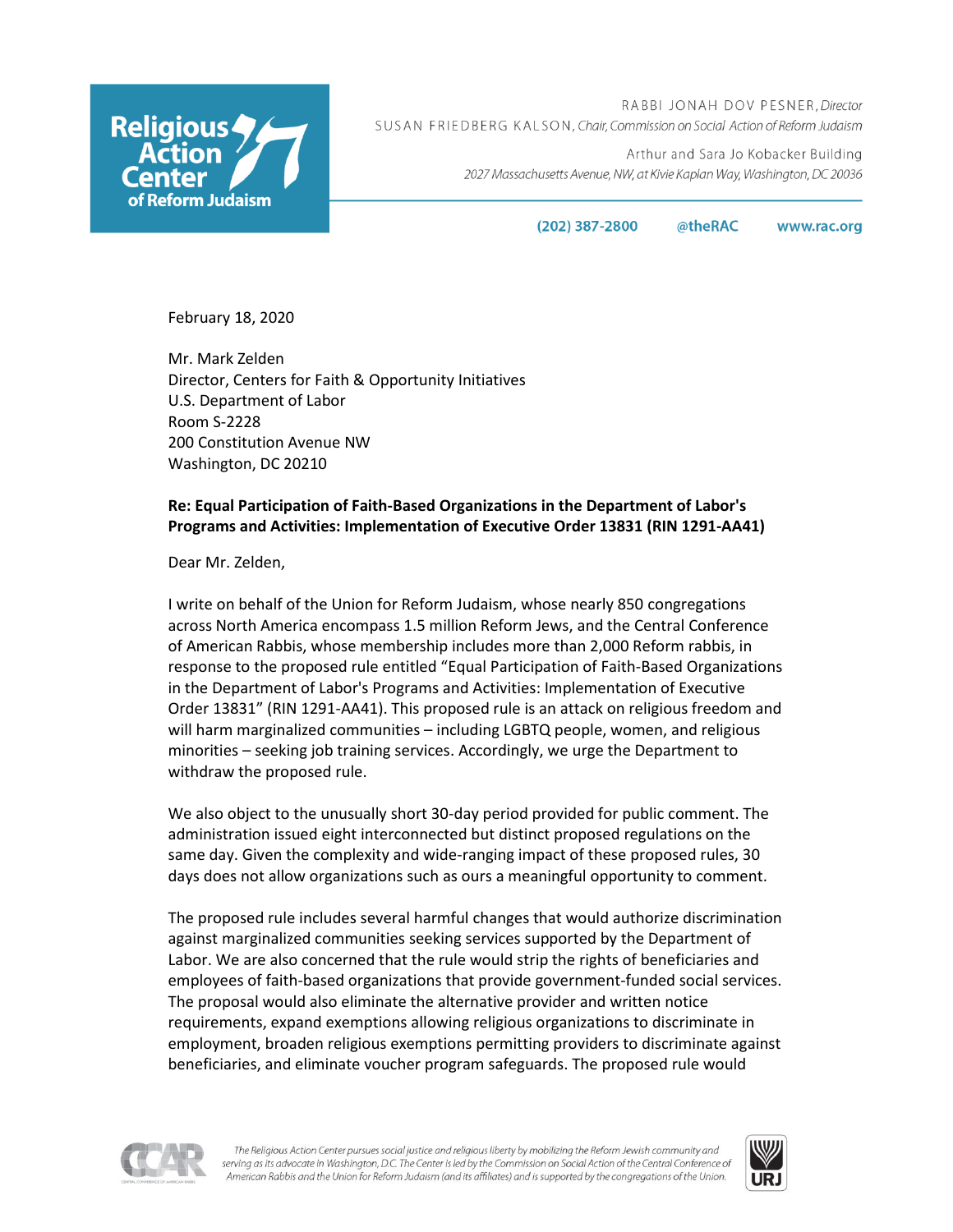

negatively impact a variety of government-funded programs, including the Senior Community Service Employment Program and the Homeless Veterans' Reintegration Program.

#### **Impact of Eliminating the Alternative Provider and Written Notice Requirements**

This proposed rule would eliminate an existing requirement that providers refer beneficiaries who are uncomfortable accessing services at a religious provider to an alternative provider. Although religious social service organizations receiving government funding must offer only secular content, individuals may still feel uncomfortable obtaining services at certain providers and may wish to be referred elsewhere. By removing the alternative provider requirement, the proposed rule places a burden upon beneficiaries to identify alternative providers, which might result in beneficiaries being unable to access services at all. In light of other provisions within the proposed rule expanding religious exemptions and eliminating the requirement for secular alternatives, the alternative provider requirement is even more critical.

The proposed rule would also eliminate the requirement that social service providers inform beneficiaries of their religious freedom rights. Current regulations stipulate that a provider may not discriminate against beneficiaries based on their religion or coerce beneficiaries to participate in religious activities. Without appropriate notice, beneficiaries may not understand or be able to exercise their rights and may be vulnerable to proselytization, coercion, or discrimination without recourse. The written notice requirement imposes minimal administrative burden for providers; it should be preserved. Providers must prioritize the rights and well-being of their beneficiaries.

#### **Impact of Allowing Taxpayer-Funded Employment Discrimination**

Title VII of the Civil Rights Act of 1964 allows religiously affiliated employers to prefer co-religionists in employment, and existing regulations extend this exemption to government-funded social service providers. The proposed rule would expand this exemption even further, allowing religious social service providers to "make its employment decisions on the basis of their acceptance of or adherence to the religious requirements or standards of the organization."<sup>1</sup> Not only would the proposed rule allow providers to discriminate against employees from different faiths, but it would also open the door to allowing providers to refuse to hire LGBTQ people, someone who uses birth control or had an abortion, someone who is pregnant and unmarried, or anyone else whom the provider believes violates its religious tenets.

### **Impact of Expanding Religious Exemptions and Discrimination Against Beneficiaries**

<sup>1</sup> DOL, 85 Fed. Reg. at 2937 (to be codified at 29 CFR pt. 2.37)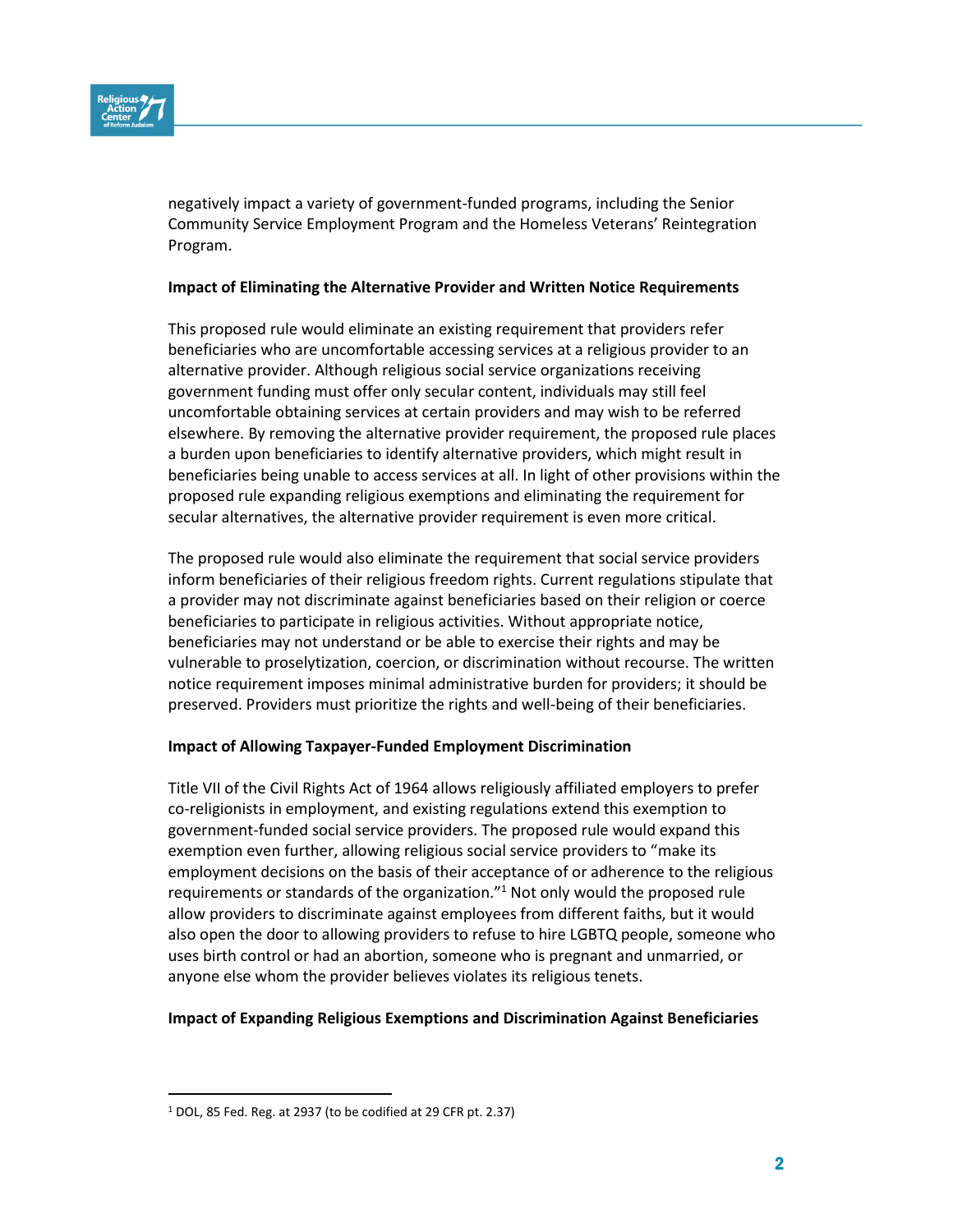

In addition to allowing faith-based providers to discriminate in employment practices, the proposed rule would allow discrimination against beneficiaries through multiple provisions expanding religious exemptions and creating new accommodations for religious providers. The proposed rule would also add special notices to grant announcements and awards informing faith-based organizations that they can seek addition religious exemptions from federal laws and regulations governing the program. Such notices actively encourage discrimination against religious minorities, LGBTQ people, and women, whom providers may consider to be in violation of their religious beliefs. For example, an unmarried pregnant veteran might be refused job training services by a government-funded social service provider.

## **Impact of Eliminating Voucher Safeguards**

Finally, the proposed rule eliminates critical safeguards within voucher programs. Even while people may use vouchers for religious programs, current regulations stipulate that a secular alternative must always exist. Yet by redefining "indirect federal financial assistance," the proposed rule would eliminate the requirement that beneficiaries have the option of a secular provider. The proposed rule would also allow religious providers to require that beneficiaries participate in religious activities and eliminate nondiscrimination protections, thereby allowing providers to discriminate on the basis of religion. As a result, a nonreligious senior citizen might be turned away from jobtraining program but might not be aware of an alternative provider. Similarly, a homeless LGBTQ veteran might be forced to select a faith-based provider which forces the veteran to participate in religious programming that is hostile to the LGBTQ community.

Jewish text and tradition compel our beliefs in the principles of nondiscrimination and the separation of church and state. Judaism teaches that all people are created *b'tzelem Elohim* (in the image of God) and deserve dignity and respect regardless of their religion, sex, sexual orientation, or gender identity. As it says in Genesis, "And God created human in God's own image, in the image of God, God created them" (Genesis 1:27). Furthermore, throughout our history, the Jewish people have experienced religious persecution and discrimination. We understand the devastating effects and know that state-backed discrimination quickly becomes a stain on the nation. As we live conscious of this history and of being created in God's image, we must work to ensure that nobody faces discrimination due to their religious beliefs or any other protected characteristic.

The proposed rule will make it possible for government-funded social service agencies to deny services to already marginalized communities. The well-being and employment prospects of beneficiaries must come first, and taxpayer-funded social service providers should never be allowed to choose whom to serve. Allowing discrimination to supersede provision of services will harm the most vulnerable among us. People should not be denied job-training opportunities or be subject to discrimination simply because of who they are.